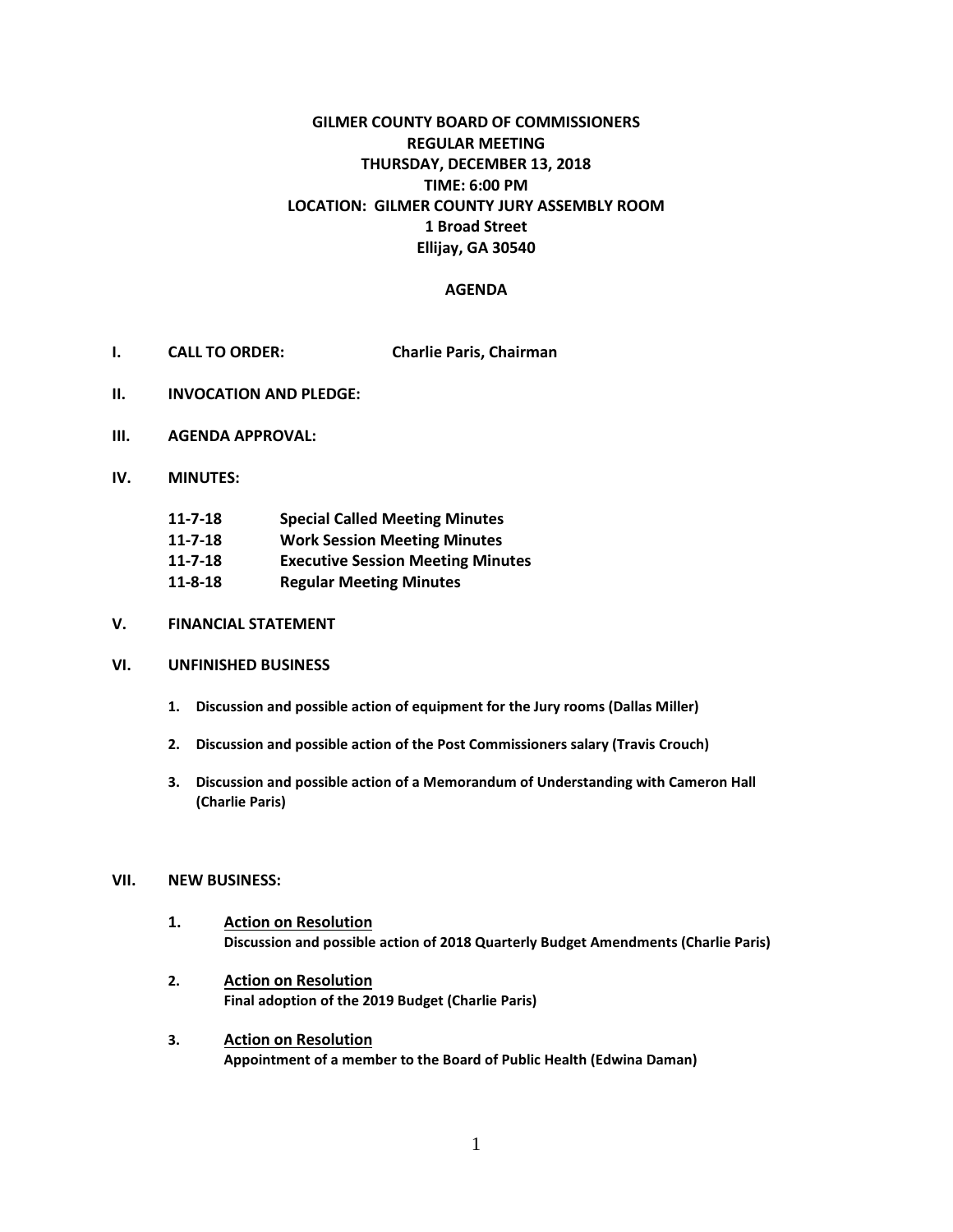#### **4. Action on Resolution**

**Appointment of three members to the Planning Commission Board (Edwina Daman)**

- **5. Action on Resolution Discussion and possible action of County 911 Prepaid Wireless Charges Resolution (Charlie Paris)**
- **6. Action on Resolution Discussion and possible action on Land Conservation Advisory Board (Charlie Paris)**

### **7. Action on Resolution**

**Discussion and possible action on a contract with Dude Solutions for Management Software (Charlie Paris)**

#### **8. Action on Resolution**

**Final Decision by the Gilmer County Board of Commissioners considering the Recommendation by the Gilmer County Planning Commission Regarding the Application for Amendment to Gilmer County Land Use (Zoning) District Map, Kimberly Weaver & Connie McClure,, Tax Map 3098, Parcel No. 039, - 5742 Hwy 52 East, A-1 (Agricultural) to C-1 (Commercial)**

#### **9. Action on Resolution**

**Final Decision by the Gilmer County Board of Commissioners considering the Recommendation by the Gilmer County Planning Commission Regarding the Application for Amendment to Gilmer County Land Use (Zoning) District Map, Michelle S. Bertolini & Lynn R. Jordan, Tax Map 3077, Parcel No. 011A, - 919 South Jones Mill Rd, A-1 (Agricultural) to A-1 (Agricultural w/Conditional Use)**

#### **10. Action on Resolution**

**Final Decision by the Gilmer County Board of Commissioners considering the Recommendation by the Gilmer County Planning Commission Regarding the Application for Amendment to Gilmer County Land Use (Zoning) District Map, Fidel Rangel, Tax Map 3085G, Parcel No. 003A, - 0 Yukon Rd, R-1 (Residential Low Density) to R-2 (Residential High Density)**

#### **11. Action on Resolution**

**Final Decision by the Gilmer County Board of Commissioners considering the Recommendation by the Gilmer County Planning Commission Regarding the Application for Amendment to Gilmer County Land Use (Zoning) District Map, Andrew K. Donaldson, Tax Map 3079G, Parcel No. 002 - 0 Kells Ridge Rd, A-1 (Agricultural) to R-1 (Residential Low Density)**

#### **12. Action on Resolution**

**Final Decision by the Gilmer County Board of Commissioners considering the Recommendation by the Gilmer County Planning Commission Regarding the Application for Amendment to Gilmer County Land Use (Zoning) District Map, Merle Buckner, Tax Map 3035, Parcel No. 090 - 0 Tails Creek Rd, A-1 (Agricultural) to R-1 (Residential Low Density)**

#### **13. Action on Resolution**

**Final Decision by the Gilmer County Board of Commissioners considering the Recommendation by the Gilmer County Planning Commission Regarding the Application for Amendment to Gilmer County Land Use (Zoning) District Map, Shawn & Stephanie Cselle, Tax Map 3092, Parcel No. 039B (1.42 acre portion)– 1744 Whitepath Rd, R-1 (Residential Low Density) to C-1 (Commercial)**